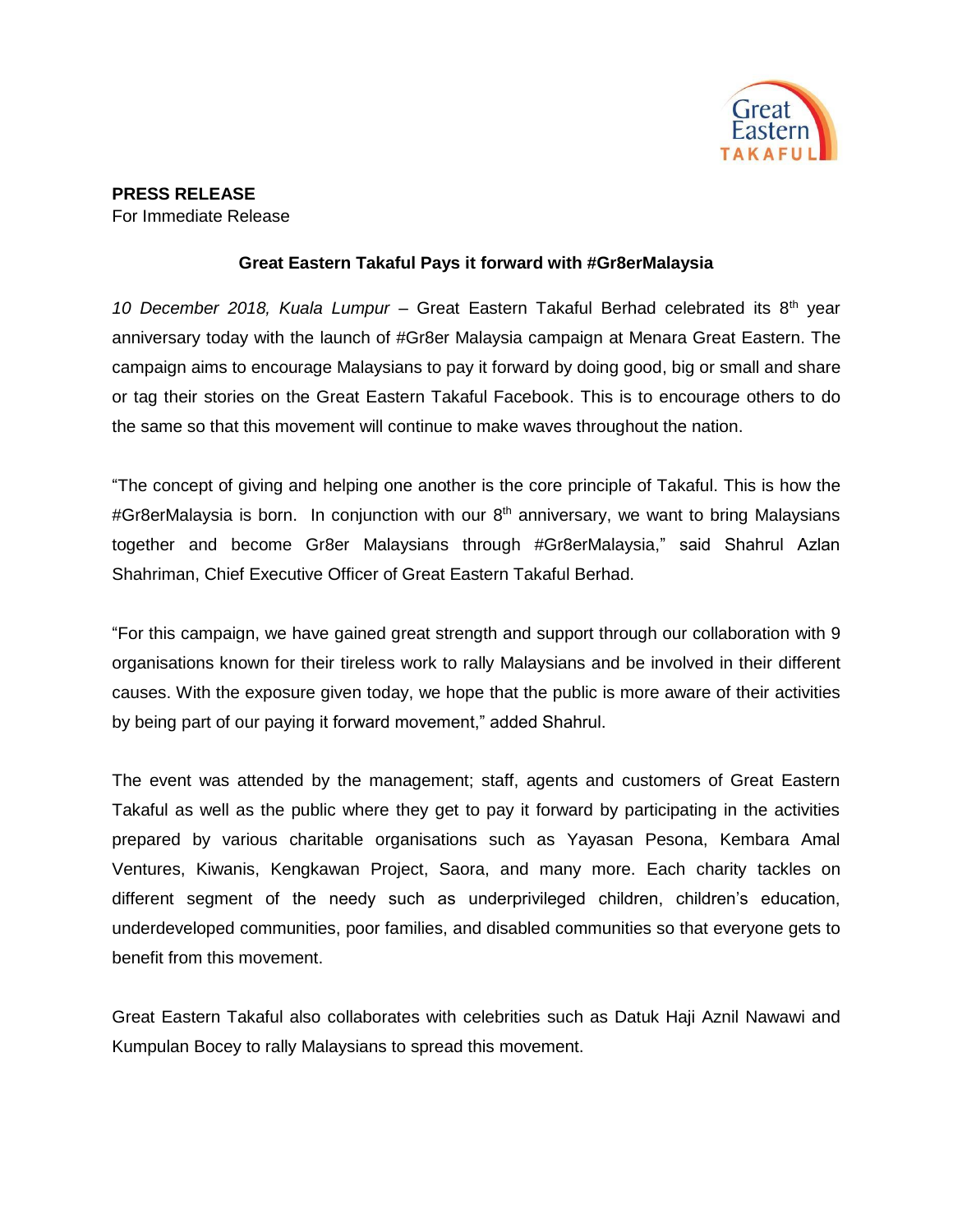At the launch, Great Eastern Takaful Berhad also presented checks amounting to more than RM215,000.00 to 12 charity organisations. The sum donated was from 2017 Underwriting Surplus and Investment Profit which is derived from the Tabarru' Fund contributed by the participants, as well as excess amount from individual participant's accounts for the same year. "This is one of our duties as a responsible Takaful Operator to ensure that amount is disbursed to worthy organisations," said Shahrul. "At the same time, we also disbursed more than RM1.3 million of Underwriting Surplus and Investment Profit directly to our participants."

Shahrul also shared some of the key milestones that Great Eastern Takaful Berhad has achieved thus far. "Today, we are 8 years young. I am delighted to say that we have grown on average 32**%** annually based on Compounded Annual Growth Rate since our inception in 2010. We have also received recognitions by being the Fastest Growing Takaful Company Award 2018 by International Finance and Takaful Solutions Provider of the Year - South East Asia Award 2018 Wealth and International Finance. Without our staff, agents and customers' support, we would not have been able to go this far and achieved so much. Therefore, I would like to extend my heartfelt appreciation to each and every one who has helped us to be where we are today. "

Shahrul added, "Our greatest achievement this year has to be our product offering of i-Gr8 Harapan, one of the most affordable high protection plans in the market. This is a gift Malaysians can give to their family members by ensuring that their loved ones are financially covered at as low as RM2 daily. This offering is only for a limited time only and we have extended the time period until 31 December 2018 due to overwhelming response. So don't miss out on this amazing opportunity!"

As parting words, Shahrul said, "Share an umbrella with someone walking to the LRT station or help someone crossing the road. Even a smile is a form of charity according to Prophet Muhammad S.A.W. It does not have to be about money. Do good and spread goodwill amongst each other."

For more information on the #Gr8erMalaysia campaign, visit facebook.com/greateasterntakaful